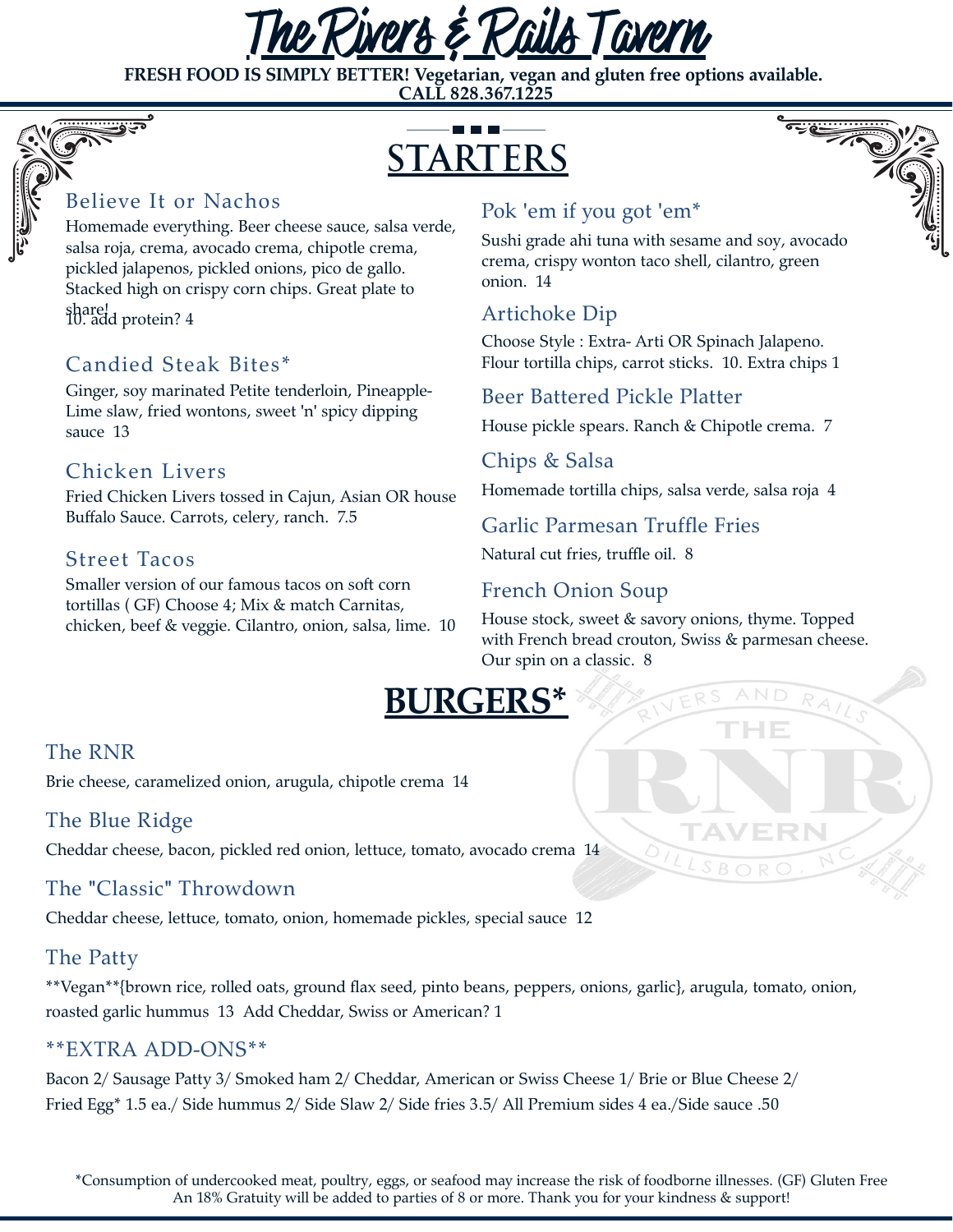# **Seafood & MOre**

# Fish & Chips

Beer battered catch of the day. Tangy Coleslaw, homemade pickled jalapeno tartar. Classic tartar available upon request. 18

# Mahi Fish Tacos

Choose Grilled, Blackened, or beer-battered 'n' fried. Shredded cabbage, pico de gallo, crema on soft flour tortilla (2). Served with Chips & Salsa or choice of side. Ask for Fiesta Style to have your tacos topped with avocado crema, Pineapple- Lime slaw and pickled onion. 13

# Chicken Strips

Sweet potato wedges, house ranch and honey mustard. 14

# Steak Medallions

Petite Tenderloin topped with herb butter. Roasted garlic mashed potatoes and garlic lemon wilted spinach. Side salad. 30

# Cajun Cream Mahi Mahi

Mahi fish filet in a Cajun cream sauce topped with jalapeno-pineapple slaw. Coconut rice and seasonal vegetable. Side salad. 23

# Jambalaya

Creole style with Andouille sausage, chicken breast, white shrimp, onion, bell pepper, celery, okra, rice. Corn bread. Side salad. Unfortunately, no modifications can be made to this one. 21

## Fried Chicken Livers

Roasted garlic mashed potatoes, brown gravy, collard greens. Substitute Grilled Chicken Breast or Chicken tenders add 2 14



# French Dip\*

Thinly sliced petite tenderloin steak, swiss cheese, horseradish mayo on french roll. Au jus. 15

# $C4*$

Cajun cornmeal crusted catfish, homemade pickled jalapeno tartar sauce, romaine, tomatoes, lemon olive oil dressing on a french roll 13

# Farmhouse Chicken\*

Blackened, grilled chicken breast, herb goat cheese, roasted red bell pepper, spinach, savory blueberry compote 13

# Pickle Brined Fried Chicken\*

Fried chicken thigh, lettuce, tomato, pickles, special sauce. { Make it spicy buffalo style with wing sauce, slaw and blue cheese crumbles add 1} 12

# Cubano

Sofrito marinated pork, smoked ham, swiss, homemade mustard sauce, house pickle {choose regular or spicy} 13

# **All Day BRUNCH**

# Sour Cream & Cheddar Drop Biscuits and Gravy

2 eggs any style, rosemary breakfast potatoes, 3 slices thick cut bacon 13

## Breakfast of Champions

Sandwich with fried egg\*, American cheese, Choose ham, bacon or sausage. Breakfast Potatoes. 8

#### Anytime Pork Hash

Potato hash with carnitas, pasilla pepper, onion, redbell, Pico de gallo, cilantro, house cremas, cotija, oe egg. {Add an egg or two? \$1 ea.} 12

## Sausage Gravy Burger\*

Handmade angus patty, fried egg, sautéed onions, sausage gravy. Breakfast Potatoes. 13

## 2 Eggs Your Way

Choose ham, bacon or sausage. Rosemary breakfast potatoes, bread. 9 Add 3 sweet beignets 5